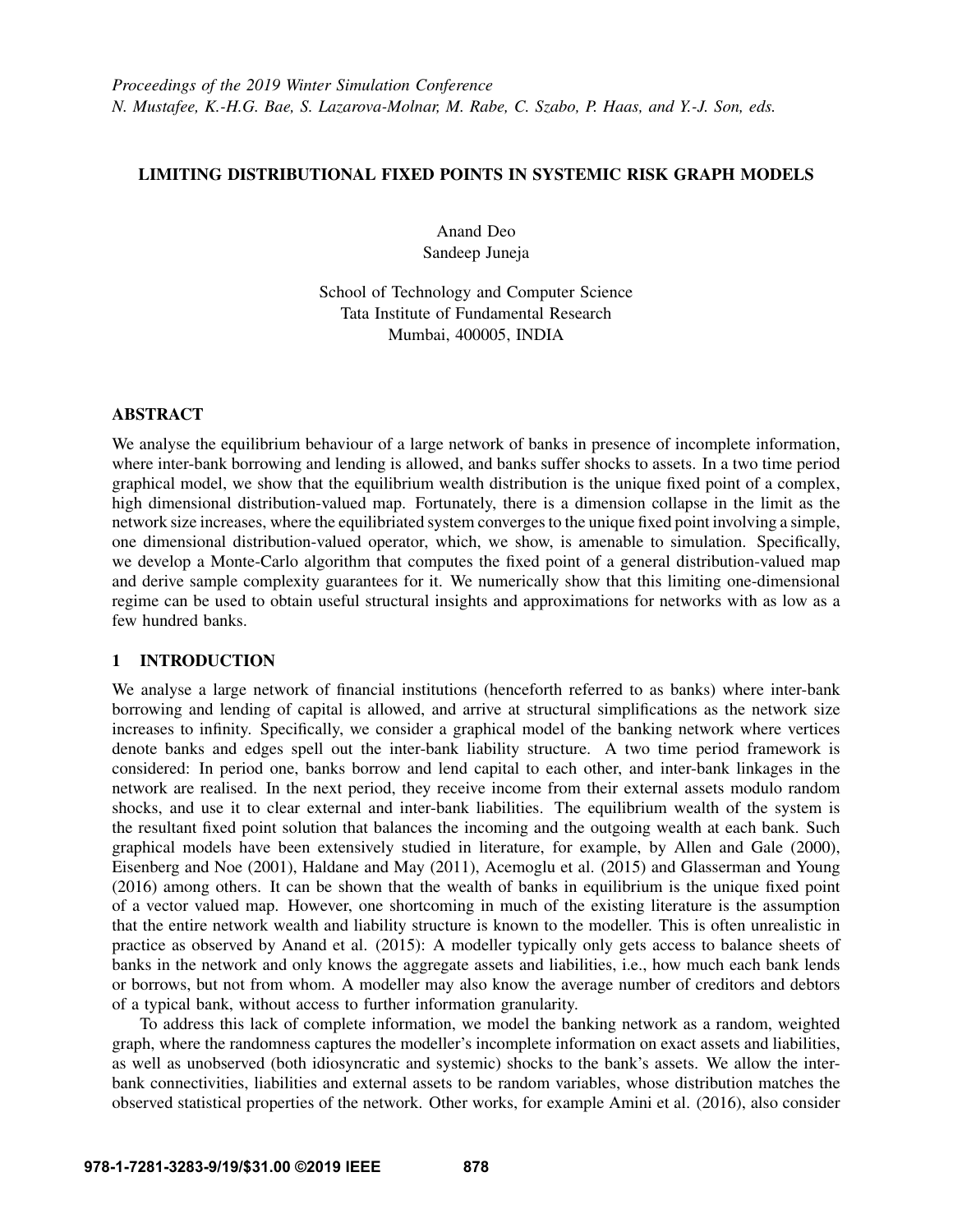random graphical models of banking networks . However in their models, the recoveries of a bank from a defaulting debtor are independent of the actual wealth possessed by the debtor. Our model departs from this by allowing recoveries on default to be state dependent, resulting in a more realistic view of the banking network.

We consider a sparse graph regime where each bank has only a few counter-parties and show that the wealth possessed by banks in equilibrium is a random vector whose distribution is a fixed point of a distribution-valued map (specified in Section 3). A similar approach is also followed by [Kavitha et al.](#page-11-7) [\(2018\),](#page-11-7) however, they model the network as a dense graph, where the expected number of counter-parties of a bank go to infinity. The sparse graph model which we consider differs from theirs both in terms of the analysis and conclusions. Further, it has been observed empirically, for example, by [Cont et al. \(2010\)](#page-11-8) that banking networks are sparse, and hence we expect our regime to more accurately capture real banking networks.

To infer the statistical properties of the network, it is essential to sample from this fixed point. However, typical banking networks are quite large, often consisting of hundreds or thousands of banks. Sampling thus is computationally prohibitive due to the underlying high dimensionality. We show that as the size of the banking network grows, due to conditional independence amongst underlying random variables, there is a dimension collapse: the distributional fixed point of a large banking system converges to the product of a one-dimensional distributions. Hence, the statistical properties of a large network are well approximated by the limiting fixed point distribution. This provides a great deal of structural insights and may be of use in conducting many *what if* analysis on a large network. As we discuss below, it is easy to generate approximate samples from the limiting fixed point distribution, providing a large amount of computational reduction for the network. Proving the existence and uniqueness of fixed points as well as distributional convergence for the growing random banking network is typically not straightforward. One of our contributions is to leverage the theory of optimal transport, which enables us to metrize the infinite dimensional space of distributions in which the fixed points and their limits lie. This provides a relatively simple approach to prove limit theorems.

The second part of this paper focuses on simulation of the limiting fixed point and related computational issues. Let  $T(\cdot)$  be a map on the space of probability measures on the line. Suppose  $T(\cdot)$  is contractive (and hence has a unique fixed point), and satisfies certain moment bounds. Then, assuming that for any distribution *P* one can sample from  $T(P)$ , we develop a Monte Carlo algorithm which gives a distribution which is close to the fixed point of  $T(\cdot)$ , and derive probabilistic guarantees for it. To the best of our knowledge, the algorithm and its analysis are new. Applying this to the banking network, we show that to approximate a realistic system a small number of computations are required. Testing this algorithm on a simulated example where there are a few hundred banks in the network, we find that the limiting fixed point distribution approximates the global properties of the large network well.

To summarise, our contributions are two-fold: We provide a framework to capture the modelling uncertainty in a graphical model of a banking system, and provide asymptotic analysis and approximations. Secondly, we provide a method to simulate these approximations in an efficient way, and provide some structural insights into the behaviour of a large banking system.

In Section 2, we provide the technical background and notation used throughout this paper. In Section 3 we introduce our model and derive the asymptotic behaviour of the large banking system. In Sections 4 and 5 we discuss the simulation of distributional fixed points, and related computational issues. Section 6 concludes with simulation experiments, which validate our theoretical results. Due to space limitations, only proof sketches are provided. A more elaborate version of this paper will consider richer models and refined mathematical analysis.

## 2 BACKGROUND

In our asymptotic analysis, we encounter measures on the vertices of an increasing sequence of graphs. We embed these in a common space of measures on  $\mathcal{R}^{\infty}$  (by setting all marginals of components larger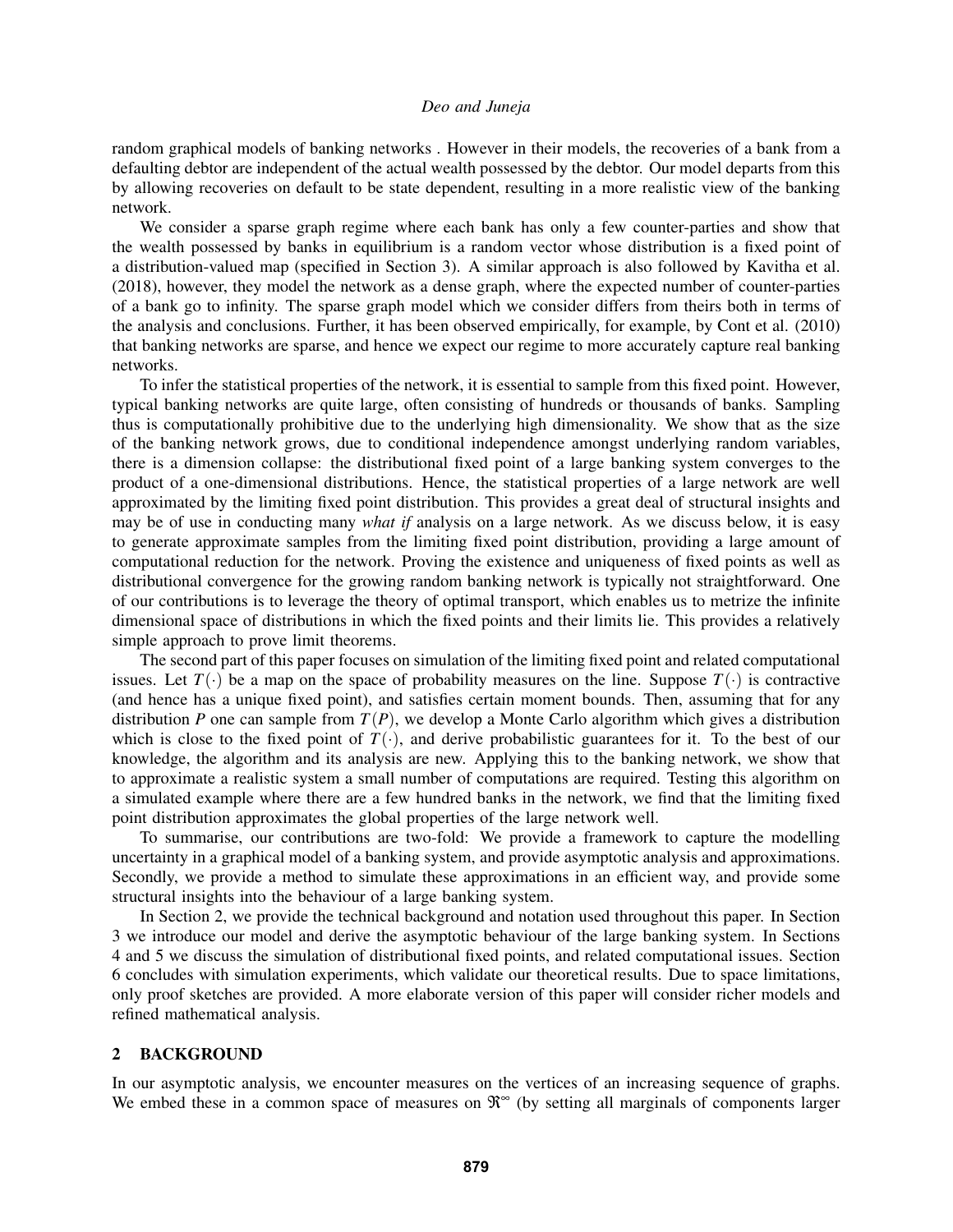than the system size to 0). To study convergence of properties of the large graph to its limit, as well as to easily establish existence and uniqueness of fixed points, it is essential to metrize this space. An elegant and natural way of doing this is through Wasserstein distances, which we describe next. Let  $\mathcal X$  be a Polish space equipped with a metric  $d(\cdot,\cdot)$ , and let  $\mathcal{M}(\mathcal{X})$  denote the set of probability measures on  $\mathcal{X}$ . For  $\mu, \nu \in \mathcal{M}(\mathcal{X})$ , we define the Wasserstein distance of order p under d as

<span id="page-2-1"></span>
$$
W_p(\mu, \nu) = \inf_{X \sim \mu, Y \sim \nu} \left( E(d(X, Y)^p)^{\frac{1}{p}} \right).
$$
 (1)

We call the joint distribution of  $\mu$  and  $\nu$  which achieves this infimum as the optimal coupling between  $\mu$ and v. It can be shown that for all  $p < \infty$ ,  $W_p$  makes the space of probability measures a Polish space. Further, weak convergence together with convergence of *p*th moments is equivalent to convergence in *W<sup>p</sup>* (see [Villani \(2003\),](#page-11-9) Theorem 7.12). The following duality for Wasserstein distance of order 1 is also useful:

<span id="page-2-2"></span>
$$
W_1(\mu, \nu) = \sup_{f \in \text{Lip}(1)} \left| \int f d\mu - f d\nu \right|, \tag{2}
$$

where Lip(1) is the set of all 1-Lipschitz function with respect to the metric *d*. For any distribution  $P \in \mathcal{M}(\mathcal{X})$ , and any  $(i_1,...,i_k)$ ,  $k < \infty$ , we denote its finite dimensional projections on the components  $(i_1,...,i_k)$  by  $\pi_{i_1,...,i_k}^{-1}P$ . Let,  $\mathbf{X} = \{X_i\}$  denote a random vector with marginals  $X_i$ . We use  $\stackrel{\mathscr{D}}{\rightarrow}$  to denote convergence in distribution. Let  ${Y_i}$  be an indexed set of random variables, and  ${a_i}$  be a sequence of real numbers. Then,  $Y_n = O_{\mathscr{P}}(a_n)$  if for any  $\varepsilon > 0$ , there exists an  $M > 0$ , such that for all *n* large enough,  $P\left(\left|\frac{Y_n}{a_n}\right|\right)$  $\left|\frac{Y_n}{a_n}\right| > M$ ) <  $\varepsilon$ . For any random element *Z* (scalar or vector), let  $\mathscr{L}(Z)$  denote its law. For two random elements  $Z_1$  and  $Z_2$ , we say that  $Z_1 \stackrel{\mathscr{D}}{=} Z_2$  if  $Z_1$  and  $Z_2$  have the same distribution. We denote a Poisson variable with rate  $\alpha$  by Poi $(\alpha)$ , and use Bin $(N, p)$  to denote a binomial random variable with size N and success probability *p*. Lastly, for any  $\mu \in \mathcal{M}(\mathfrak{R})$ , suppose  $\{X_i : i \geq 1\}$  are drawn from  $\mu$  independently. Letting  $\delta_{(.)}$  be the Dirac point measure, denote the the empirical distribution of  $\mu$ , of size *n* is given by

# $\frac{1}{n}\sum_{i=1}^n \delta_{X_i}$ .

## 3 LARGE NETWORK UNDER MODELLING UNCERTAINTY

Consider an economy where there are *N* banks of identical seniority, indexed by {1,2,...,*N*} and represented as the vertices of a directed graph  $\mathscr{G}_N$ . For a bank *j*, let  $A_j$ ,  $B_j$  denote the total external assets and inter-bank liabilities, respectively. We additionally assume that *j* has an external liability of *V<sup>j</sup>* (e.g. customer deposits and operational costs). Note that these are modelled as random variables to capture the uncertainty in the network, as well as unobserved idiosyncratic shocks to assets. We make the following structural assumption on the network:

<span id="page-2-0"></span>Assumption 1 The graph  $\mathscr{G}_N$  is directed Erdos-Renyi. Letting  $p_N$  denote the probability of there being an edge between a pair of vertices,  $N p_N \to \alpha > 0$ . Further, there is a common shock  $\mathbf{Z} \in \mathbb{R}^d$ , conditioned on which  $(A_i, B_i, V_i)$  is i.i.d. over *i* such that  $A_i$ ,  $B_i$  and  $V_i$  each have a finite moment of order  $\gamma > 2$ .

Assumption [1](#page-2-0) captures the fact that banking networks are sparse: inter-bank relations are costly, and typical banks only have a small number of counter-parties. In this regime, the number of creditors and debtors of any bank are distributed as  $Bin(N-1, p_N)$ . The shock **Z** can be interpreted as a loss due a common risk for each bank: it could consist of portfolios invested by the banks in risky assets, as well as the general state of the economy. For instance, the wealth possessed by each bank may be a random function of a common risky asset **Z**. A crisis in the stock market, or general economic depression then reduces the external assets. Since all the results we state and prove are be conditioned on a fixed realisation of the common shock  $\mathbf{Z}$ , we henceforth hide  $\mathbf{Z}$  and assume that  $(A_i, B_i, V_i)$  are i.i.d. across *i*. Suppose the economy operates over two time periods,  $t = \{0, 1\}$  as follows: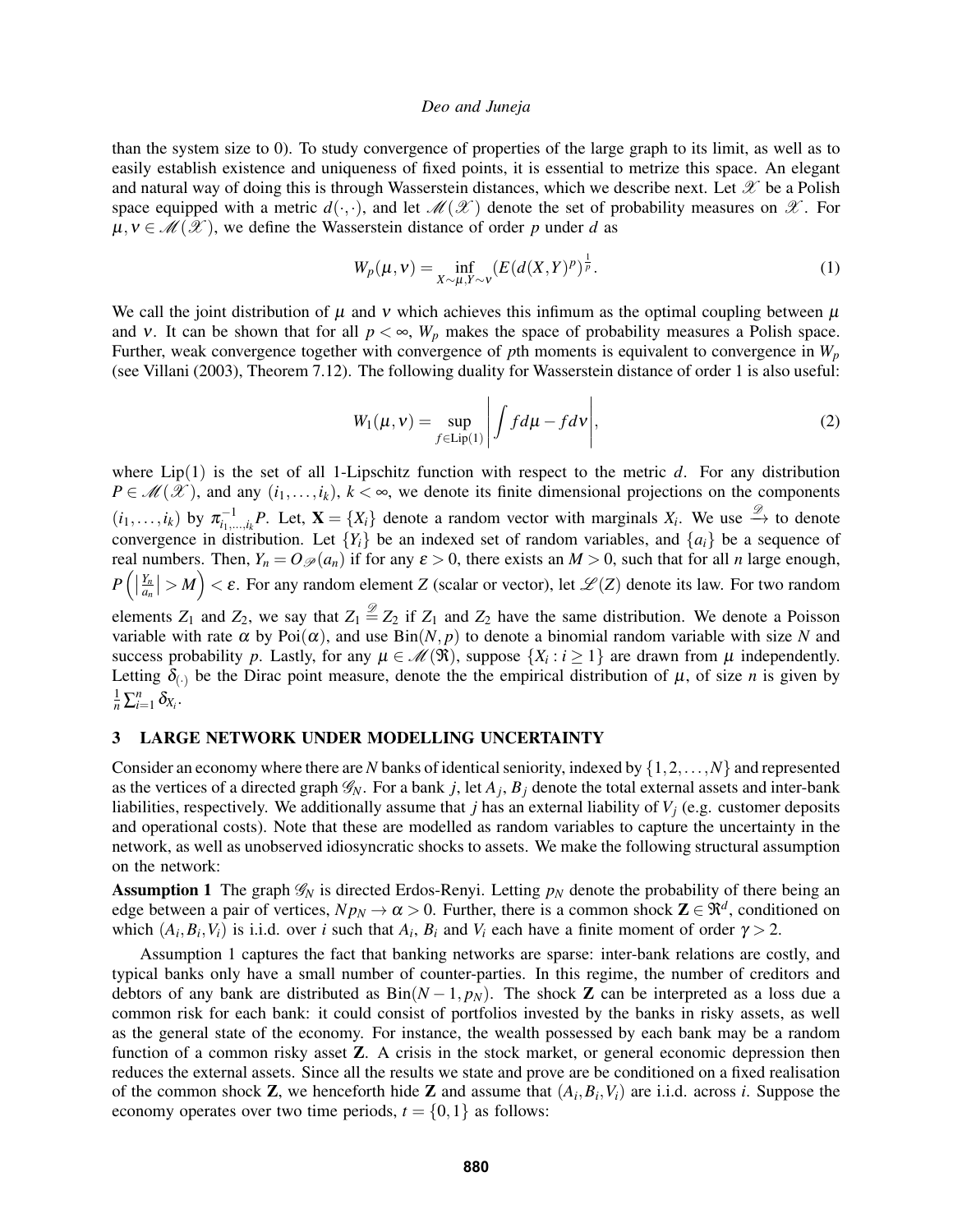- At t=0, the banks borrow capital from others. An edge from bank *j* to bank *i* (which we denote by  $(j \rightarrow i)$  is present if bank *j* is liable to *i*. The total liability inter-bank of *i* is given by  $B_i$ .
- At time t=1, each bank *i* receives random external asset income  $A_i$  which may be small if it suffers an idiosyncratic shock. Bank *i* first clears its liabilities outside the system, *V<sup>i</sup>* , and then pays back the amounts it has borrowed from others within the system. Bank *i* defaults if the wealth available to it post clearing, denoted by  $X_i^N$  is less than  $B_i + V_i$ . Since we have assumed equal seniority, payments made within the system are pro-rata, that is, if a bank defaults, it clears its dues to its creditors in proportion to what it owes them.

The total wealth held by bank *i* is the sum of its external assets and inter-bank claims. In equilibrium, this holds simultaneously for all banks in the network. Further, any bank pays the system the minimum of its wealth net senior liabilities and what it owes, i.e., bank *i* pays the system  $(X_i^N - V_i)^+ \wedge B_i$ . Since for each *i*, only the aggregate liability  $B_i$  is available to the modeller, it is reasonable to assume that a bank borrows equally from each of its creditors (similar to for example, [Gai and Kapadia \(2010\)\)](#page-11-10), although this is easily relaxed (see Remark [2\)](#page-6-0). The joint distribution of wealths of the banks hence satisfies

$$
\{X_i^N\}_{i=1,\dots,N} \stackrel{\mathscr{D}}{=} \left\{ A_i + \sum_{j=1}^N \frac{(X_j^N - V_j)^+ \wedge B_j}{P_j^N} \mathbf{I}(j \to i) \right\}_{i=1,\dots,N},\tag{3}
$$

where recall that  $X_j^N$  is the wealth of bank *j* post clearing,  $P_j^N \stackrel{\mathscr{D}}{=} \text{Bin}(N-1, p_N)$  is the out-degree of bank *j* (this represents the number of banks *j* is liable to). Recall that  $\mathcal{M}(\mathfrak{R}^{\infty})$  is the space of probability measures on  $\mathfrak{R}^{\infty}$ . Now define the map  $T_N : \mathscr{M}(\mathfrak{R}^{\infty}) \to \mathscr{M}(\mathfrak{R}^{\infty})$ ,

<span id="page-3-0"></span>
$$
T_N(\lambda) = \mathscr{L}\left(\left\{A_i + \sum_{j=1}^N \frac{(X_j - V_j)^+ \wedge B_j}{P_j^N} \mathbf{I}(j \to i)\right\}_{i=1}^N\right),\tag{4}
$$

where  $X = \{X_i\}$  is drawn jointly from  $\lambda \in \mathcal{M}(\mathbb{R}^{\infty})$ . Then, the wealths of the banks in an economy of size *N* are a fixed point of  $T_N(\cdot)$ . Observe that for all  $\lambda \in \mathcal{M}(\mathfrak{R}^\infty)$  if  $k > N$ , then  $\pi_k^{-1}T_N(\lambda) = 0$ . The following lemma shows that the system of distributional equations in [\(4\)](#page-3-0) is consistent. Let  $\mathcal{C}_i^N$  be the set of debtors of bank *i*. Define the distance on  $\mathfrak{R}^{\infty}$ :  $d_N(x, y) = \sum_{i=1}^N (|x_i - y_i|) \triangleq ||x - y||_{1,N}$ . Then,

<span id="page-3-1"></span>**Lemma 1** For every *N*,  $T_N(\cdot)$  is a contraction in the Wasserstein-1 metric, and thus has a unique fixed point, call it  $\lambda_N^*$ . Further,  $\{\lambda_N^*\}$  is a relatively compact sequence in  $\mathscr{M}(\mathfrak{R}^\infty)$ .

Proof sketch of Lemma [1](#page-3-1) For every fixed *N*,

$$
W_1(T_N(\mu), T_N(\nu)) = \inf_{\mathbf{U} \sim T_N(\mu), \mathbf{V} \sim T_N(\nu)} \mathbf{E} \|\mathbf{U} - \mathbf{V}\|_{1,N}
$$
, taking Wasserstein distances with respect to  $d_N(\cdot, \cdot)$ 

<span id="page-3-2"></span>
$$
\leq \mathbf{E} \Big\| \Big\{ \sum_{j \in \mathscr{C}_i^N} \frac{((X_j - V_j)^+ \wedge B_j) - ((Y_j - V_j)^+ \wedge B_j))}{P_j^N} \Big\} \Big\|_{1,N} \text{ where } \mathbf{X} \sim \mu, \mathbf{Y} \sim \mathbf{V} \qquad (5)
$$

<span id="page-3-3"></span>
$$
\leq \mathbf{E}\left(\sum_{i=1}^{N}\sum_{j\in\mathscr{C}_{i}^{N}}\frac{\left|\left((X_{j}-V_{j})^{+}\wedge B_{j}\right)-\left((Y_{j}-V_{j})^{+}\wedge B_{j}\right)\right|}{P_{j}^{N}}\right) \tag{6}
$$

<span id="page-3-4"></span>
$$
\leq \sum_{i=1}^N \mathbf{E}\left(\sum_{j \in \mathscr{C}_i^N} \frac{|X_j - Y_j|}{P_j^N}\right) \leq \alpha_N \mathbf{E}\left(\sum_{j=1}^N |X_j - Y_j|\right) = \alpha_N \mathbf{E}(\|\mathbf{X} - \mathbf{Y}\|_{1,N}),\tag{7}
$$

where the measures  $\mu$ , v in  $\mathcal{M}(\mathfrak{R}^{\infty})$ . In [\(5\)](#page-3-2), we have selected all random variables except **X** and **Y** to be identical. It is easy to see that this gives the correct marginals, and hence is a valid coupling of  $T_N(\mu)$ and  $T_N(v)$  (joint distribution with the correct marginals). The inequality is then a consequence of [\(1\)](#page-2-1). To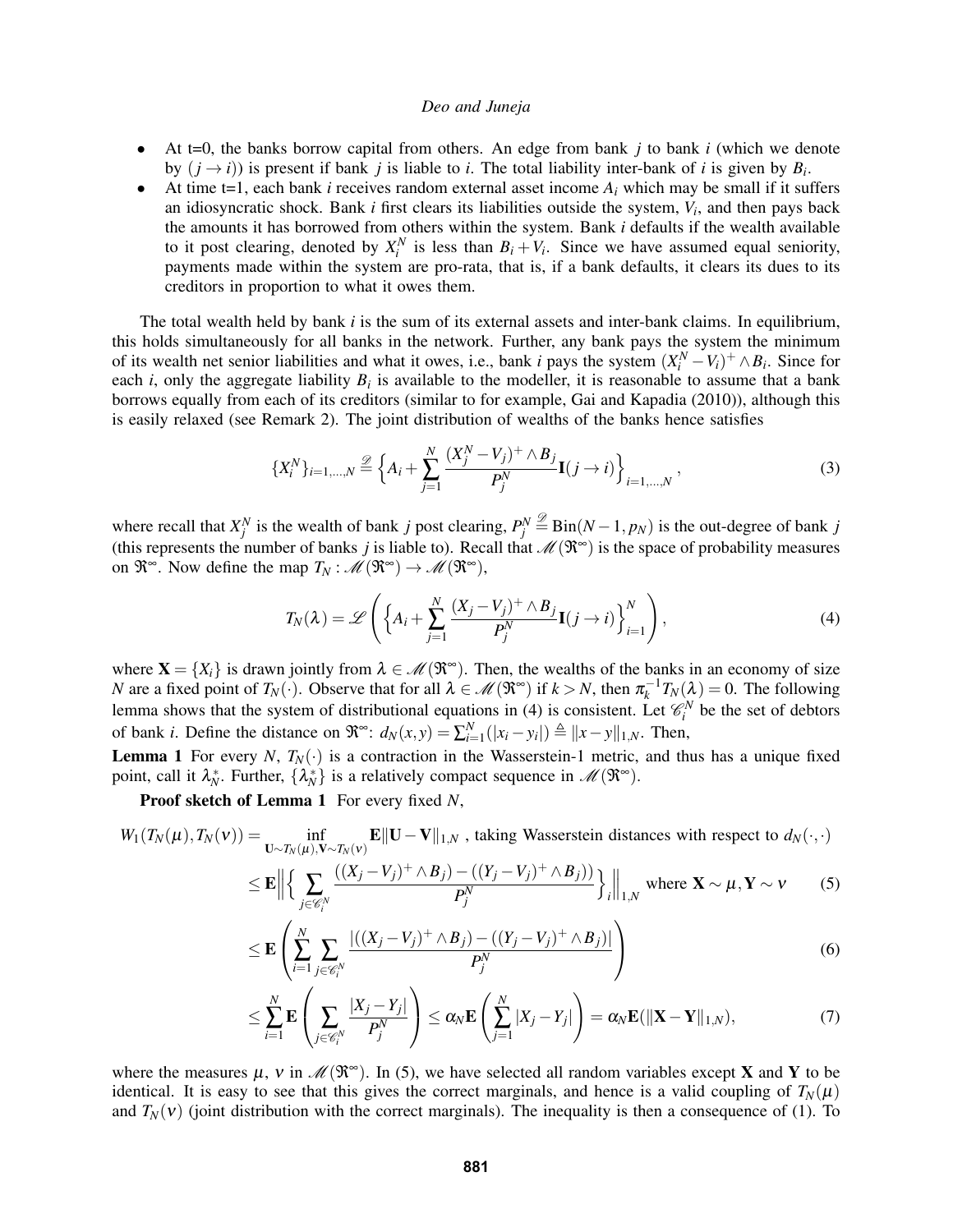see [\(6\)](#page-3-3) use the definition of the distance  $d(\cdot,\cdot)$ , and the triangle inequality. To go from (6) to [\(7\)](#page-3-4), note that for all *x*, *y*, *a* and *b*,  $|(x \vee a) \wedge b - (y \vee a) \wedge (b)| \le |x - y|$ . Since the bound in [\(7\)](#page-3-4) is independent of the joint distribution of  $X$  and  $Y$ , it also holds under the optimal coupling between of  $X$  and  $Y$  (this exists by Theorem 4.1 from [Villani \(2003\)\)](#page-11-9). Then, one can replace the expectation in [\(7\)](#page-3-4) by  $W_1(\mu, \nu)$ .  $\alpha_N$  in (7) is  $\mathbf{E} \Big($ 1 ). For *j* ∈  $\mathcal{C}_i^N$ ,  $P_j^N$  are distributed as 1 + Bin(*N* − 2, *p<sub>N</sub>*), i.i.d. It can be shown that for all *N*,

 $\sum_{j\in\mathscr{C}_i^N}$  $\overline{P_j^N}$  $\alpha_N < 1$ , and hence  $T_N(\cdot)$  is a contraction and has a unique fixed point.  $\Box$ 

**Remark 1**  $d_N(\cdot, \cdot)$  is not a metric on  $\mathbb{R}^{\infty}$  (it is a pseudo-metric). However, the range of  $T_N(\cdot)$  is restricted to  $\mathcal{M}(\mathfrak{R}^N)$ . Since  $d_N(\cdot,\cdot)$  defines a metric on  $\mathfrak{R}^N$ , the proof goes through.

Define  $T: \mathcal{M}(\mathfrak{R}) \to \mathcal{M}(\mathfrak{R})$  as

<span id="page-4-1"></span><span id="page-4-0"></span>
$$
T(\mu) = \mathscr{L}\left(A_1 + \sum_{i=1}^P \frac{(X_i - V_i)^+ \wedge B_i}{1 + P_i}\right),\tag{8}
$$

where  $P_i$  and P are independent  $Poi(\alpha)$  random variables. We now state this section's main result:

<span id="page-4-3"></span>**Theorem 1** The limiting map  $T(\cdot)$ , defined by [\(8\)](#page-4-0) is a contraction in the Wasserstein 1 metric, and hence has a unique fixed point. Let  $T_N(\cdot)$  be defined by [\(4\)](#page-3-0). Then, if  $\lambda^*$  is the unique fixed point of [\(8\)](#page-4-0), and  $\lambda^*_N$ is the unique fixed point of  $T_N(\cdot)$ ,  $\lambda_N^*$  $\overset{\mathscr{D}}{\rightarrow} \bigotimes_{i=1}^{\infty} {\{\lambda^*\}_i}$ , as well as in  $W_p$ , for any  $p \leq 2$ , where  $\otimes$  denotes the product measure and  $\{\lambda^*\}_i \stackrel{\mathscr{D}}{=} \lambda^*$ .

Proof Sketch: The proof consists broadly of the following steps:

1) Uniqueness of limiting fixed point: To show that  $\lambda^*$  is the unique fixed point of  $T(\cdot)$  defined by [\(8\)](#page-4-0) we show that it is a contraction. Fix measures  $\lambda_1, \lambda_2 \in \mathcal{M}(\mathfrak{R})$ . Observe that as consequence of [\(1\)](#page-2-1), for any arbitrary coupling  $\Pi$  of  $\lambda_1, \lambda_2, W_1(\lambda_1, \lambda_2) \leq E_{(X,Y) \sim \Pi} |X - Y|$ . Let  $W_{i,1}$  and  $W_{i,2}$  be drawn i.i.d. from  $\lambda_1$  and  $\lambda_2$ , respectively. Then, proceeding in a manner similar to the proof of Lemma [1,](#page-3-1)

$$
W_1(T(\lambda_1), T(\lambda_2)) \le \mathbf{E} \left| \sum_{i=1}^P \frac{(A_i - V_i + W_{i,1})^+ \wedge B_i - (A_i - V_i + W_{i,2})^+ \wedge B_i)}{1 + P_i} \right| \le \mathbf{E} \left( \sum_{i=1}^P \frac{|W_{i,1} - W_{i,2}|}{1 + P_i} \right)
$$
  
 
$$
\le \mathbf{E} \left( \frac{P}{1 + P'} \right) W_1(\lambda_1, \lambda_2) \text{ where } P \text{ and } P' \text{ are independent } \text{Poi}(\alpha).
$$
 (9)

One can verify that [\(9\)](#page-4-1) is  $(1 - e^{-\alpha})W_1(\lambda_1, \lambda_2)$ . Hence,  $T(\cdot)$  is a contraction, and has a unique fixed point.

2) Constructing bank ancestries: By relative compactness, it is sufficient to argue the convergence of the projection  $\pi_{1,2}^{-1} \lambda_N^*$  to  $(\lambda^* \otimes \lambda^*)$ . In equilibrium,

$$
X_1^N = A_1 + \sum_{j=1}^N \frac{(X_j^N - V_j)^+ \wedge B_j}{1 + D_j^N} \mathbf{I}(j \to 1) \quad \text{and} \quad X_2^N = A_2 + \sum_{j=1}^N \frac{(X_j^N - V_j)^+ \wedge B_j}{1 + D_j^N} \mathbf{I}(j \to 2). \tag{10}
$$

where the  $D_j^N$  are i.i.d. Bin( $N-2$ ,  $p_N$ ) random variables. Since the indicators  $I(j \to 1)$  and  $I(j \to 2)$  are independent of each other, in equilibrium, the number of debtors of banks 1 and 2, henceforth referred to as parents of bank 1 and 2, are independent  $Bin(N-1, p_N)$  random variables, call them  $C_1^N$  and  $C_2^N$ respectively. Now, for any  $i \in [n]$ , call the set of all banks which reach *i* via at most *k* edges the ancestors of *i* of order *k*, denoted by  $\mathscr{A}_{i}^{N}(k)$ , and set  $\mathscr{A}_{i}(0) = \{i\}$ . Denote the joint ancestry of banks 1 and 2 up to *k* steps by  $\mathscr{A}_{1,2}^N(k)$ . Define  $B_{1,2}^N = \inf\{k : \mathscr{A}_1^N(k) \cap \mathscr{A}_2^N(k) \neq \emptyset\}$ . This denotes the smallest level at which banks 1 and 2 have a common ancestor. Then, if  $k < B_{1,2}^N$ , and if  $\mathscr{A}_1(k)$  and  $\mathscr{A}_2(k)$  are individually tree like,  $\mathscr{A}_{1,2}^{N}(k)$  consists of two disjoint trees. Suppose the latter holds. Now, consider two independent copies of  $\lambda^*$ :

<span id="page-4-2"></span>
$$
Y_1 = A_1 + \sum_{i=1}^{P_1} \frac{(Y_{i,1} - V_{i,1})^+ \wedge B_{i,1}}{1 + P_{i,1}} \quad \text{and} \quad Y_2 = A_2 + \sum_{i=1}^{P_2} \frac{(Y_{i,2} - V_{i,2})^+ \wedge B_{i,2}}{1 + P_{i,2}}.
$$
 (11)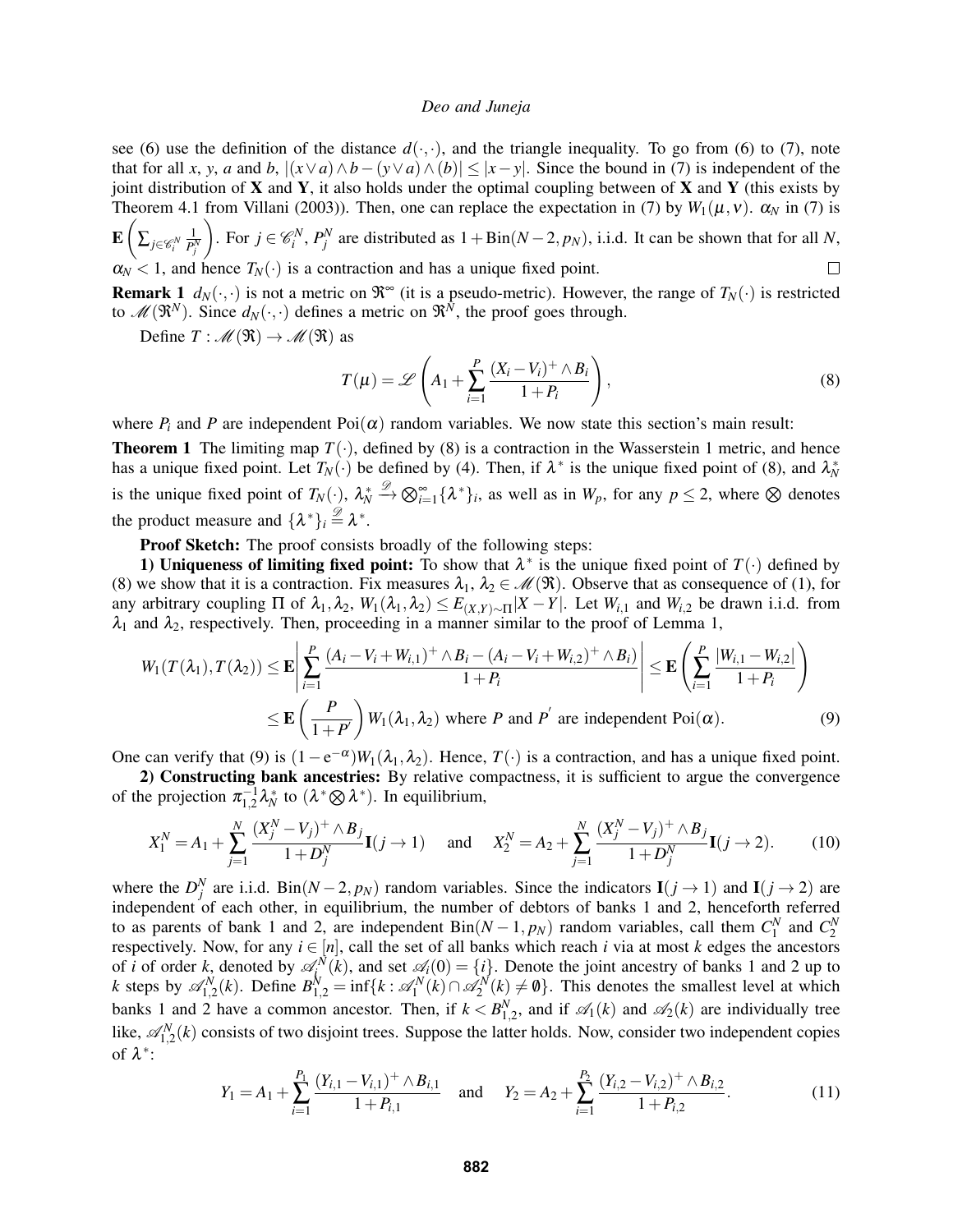Recall that here,  $Y_{i,1}$  and  $Y_{i,2}$  are sampled from  $\lambda^*$ , i.i.d, the  $(A_k, B_{i,k}, V_{i,k})$  are independent and  $(P_{i,1}, P_{i,2}, P_1, P_2)$ are independent Poi $(\alpha)$  random variables. In [\(11\)](#page-4-2), for  $k \in \{1, 2\}$ , replace the  $P_{i,k}$  and  $P_k$  by Bin( $N-2$ ,  $p_N$ ) and  $\text{Bin}(N-1, p_N)$ , random variables, call them  $D_{i,k}^N$  and  $C_k^N$  respectively, all else remaining the same:

<span id="page-5-0"></span>
$$
Y_1^N = A_1 + \sum_{i=1}^{C_1^N} \frac{(Y_{i,1}^N - V_{i,1})^+ \wedge B_{i,1}}{1 + D_{i,1}^N} \quad \text{and} \quad Y_2^N = A_2 + \sum_{i=1}^{C_2^N} \frac{(Y_{i,2}^N - V_{i,2})^+ \wedge B_{i,2}}{1 + D_{i,2}^N}.
$$
 (12)

One can show that the distributional fixed point of [\(12\)](#page-5-0) is unique, that is there is a unique distribution  $\mu_N^*$ on the line which satisfies [\(12\)](#page-5-0). We expand the  $Y_{i,1}^N$  and  $Y_{i,2}^N$  in (12) as

$$
Y_{i,1}^N = A_{i,1} + \sum_{j=1}^{C_{i,1}^N} \frac{(Y_{i,j,1}^N - V_{i,j,1})^+ \wedge B_{i,j,1}}{1 + D_{i,j,1}^N} \quad \text{and} \quad Y_{i,2}^N = A_{i,2} + \sum_{j=1}^{C_{i,2}^N} \frac{(Y_{i,j,2}^N - V_{i,j,2})^+ \wedge B_{i,j,2}}{1 + D_{i,j,2}^N},
$$

where all the random variables defined above are independent of each other. Continuing such an expansion, it can be seen that the ancestries of  $Y_1^N$  and  $Y_2^N$  form disjoint trees with roots at  $Y_1^N$  and  $Y_2^N$ , denoted by  $\mathcal{T}_1^N$  and  $\mathcal{T}_2^N$ . Observe that up to depth  $k < B_{1,2}^N$ , the joint tree  $(\mathcal{T}_1^N, \mathcal{T}_2^N)$  is similar in structure to  $\mathcal{A}_{1,2}^N(k)$ . The main idea behind the proof is to leverage this to construct a coupling between  $(X_1^N, X_2^N)$  and  $(Y_1^N, Y_2^N)$ and show that the distance between them vanishes. Since  $(Y_1^N, Y_2^N)$  converges to  $(Y_1, Y_2)$ , defined in [\(11\)](#page-4-2),  $(X_1^N, X_2^N)$  converges to  $(Y_1, Y_2)$  as  $N \uparrow \infty$ . For simplicity of explanation, let the external liability  $V_i = 0$ ,  $p_N = \frac{\tilde{\alpha}}{N}$ *, and let the inter-bank liability*  $B_i$  *be bounded by* 1. A further outline is as follows:

3) Constructing the coupling: Set  $r = 0$  and compute the fixed point of [\(4\)](#page-3-0). Let the parents of  $(X_1^N, X_2^N)$  in  $\mathcal{A}_{1,2}^N$  be enumerated as  $((X_{1,1}^N, ..., X_{C_1}^N))$  $(X_{1,2}^N, 1), (X_{1,2}^N, \ldots, X_{C_2^N}^N)$  $C_2^N$ <sub>2</sub>)). Suppose  $\mathscr{A}_1^N(1) \cap \mathscr{A}_2^N(1) = \emptyset$ , that is, there is no common parent. Then, use the same random variable  $(C_1^N, C_2^N)$  (recall that  $C_1^N$  and  $C_2^N$  are independent  $Bin(N-1, p_N)$ ) to select number of parents of banks 1 and 2 in  $(\mathcal{T}_1^N, \mathcal{T}_2^N)$ . Enumerate these as  $((Y_{1,1}^N, \ldots, Y_{C_1^N}^N))$  $(Y_{C_1}^N,1)$ ,  $(Y_{2,1}^N,\ldots,Y_{C_2^N}^N)$ *C*<sup>*N*</sup><sub>2</sub></sub>(2). Since  $\mathscr{A}_1^N(1) \cap \mathscr{A}_2^N(1) = \emptyset$ , for  $k \in \{1, 2\}$ ,  $(A_{i,k}, B_{i,k}, D_{i,k}^N)_{i=1}^{C_N^N}$ are independent over *i* and *k*. Use these as the external wealth, liabilities and out degree respectively of  $(Y_{1,k}^N, \ldots, Y_{C_k^N}^N)$  $C_{k,k}^{N}$ ) for  $k \in \{1,2\}$ . Set  $r \to (r+1)$  and repeat the above procedure for higher level ancestors, until  $\mathscr{A}_1^N(r+1) \cap \mathscr{A}_2^N(r+1) \neq \emptyset$ , that is until  $r = B_{1,2}^N - 1$ , and select all the subsequent random variables,  $(A_i, B_i, D_i^N)$  in  $\mathcal{T}_1^N$  and  $\mathcal{T}_2^N$  independent of  $\mathcal{A}_{1,2}^N$  and of each other. This produces the correct marginals on  $(X_1^N, X_2^N)$  and  $(Y_1^N, Y_2^N)$  and hence is a coupling, call it  $\pi_N$ .

4) Bounding the distance: Call the distribution of  $(Y_1^N, Y_2^N)$  as  $Q_N$  and that of  $(X_1^N, X_2^N)$  as  $R_N$ . Suppose  $B_{1,2}^N > 3$ . For a coupling  $\pi$ , letting  $\mathbf{E}_{\pi}(\cdot)$  denote the expectation when  $((X_1^N, X_2^N), (Y_1^N, Y_2^N))$  are jointly drawn according to  $\pi$ ,

<span id="page-5-1"></span> $W_1(Q_N, R_N) \leq \mathbf{E}_{\pi}(|X_1^N - Y_1^N|) + \mathbf{E}_{\pi}(|X_2^N - Y_2^N|)$ , where the Wasserstein distance is taken under the  $L_1$  metric. (13) Fix the coupling  $\pi_N$ . Since we have used the same random variables  $(A_{i,1}, B_{i,1}, D_{i,1}^N)_{i=1}^{C_1^N}$  for the  $C_1^N$ parents of vertex 1 in both  $\mathcal{T}_1^N$  and  $\mathcal{A}_{1,2}^N$ , the first term in [\(13\)](#page-5-1) is bounded above by  $\mathbf{E}_{\pi_N}$  $\sum_{j=1}^{C_1^N}$  $|X_{j,1}^N - Y_{j,1}^N|$  $1+D^{N}_{j,1}$  , where  $X_{j,1}^N$  and  $Y_{j,1}^N$  are the parents of 1 in  $\mathcal{A}_{1,2}^N$  and  $\mathcal{T}_1^N$  respectively. For  $l \in \{1, ..., C_1^N\}$ , denote its  $C_{l,1}^N$  parents in  $\mathcal{T}_1^N$  and  $\mathcal{A}_{1,2}^N$  by  $(X_{l_1,1}^N, ..., X_{l_{N-1},1}^N)$  and  $I_{C_{l,1}}^N$ , 1) and  $(Y_{l_1,1}^N, \ldots, Y_{l_{C_l}^N}^N)$  $\iota_{C_{l,1},1}^{N}$ ). Since  $\mathscr{A}_1^N(2) \cap \mathscr{A}_2^N(2) = \emptyset$ , set identical  $(A_{l_r,1}, B_{l_r,1}, D_{l_r,1}^N)$ ,  $C_{l,1}^{N}$ , for its parents in both  $\mathcal{T}_1^N$  and  $\mathcal{A}_{1,2}^N$ , and bound  $|X_{l,1}^N - Y_{l,1}^N|$  by  $\sum_{r=1}^{C_{l,1}^N}$  $|X_{l_{r},1}^{N}-Y_{l_{r},1}^{N}|$  $\frac{I_{r,1} - I_{l_r,1}!}{1 + D_{l_r,1}^N}$ , where  $X_{l_1,1}^N$  and  $Y_{l_1,1}^N$  are the parents of  $X_{l,1}^N$  and  $Y_{l,1}^N$  respectively.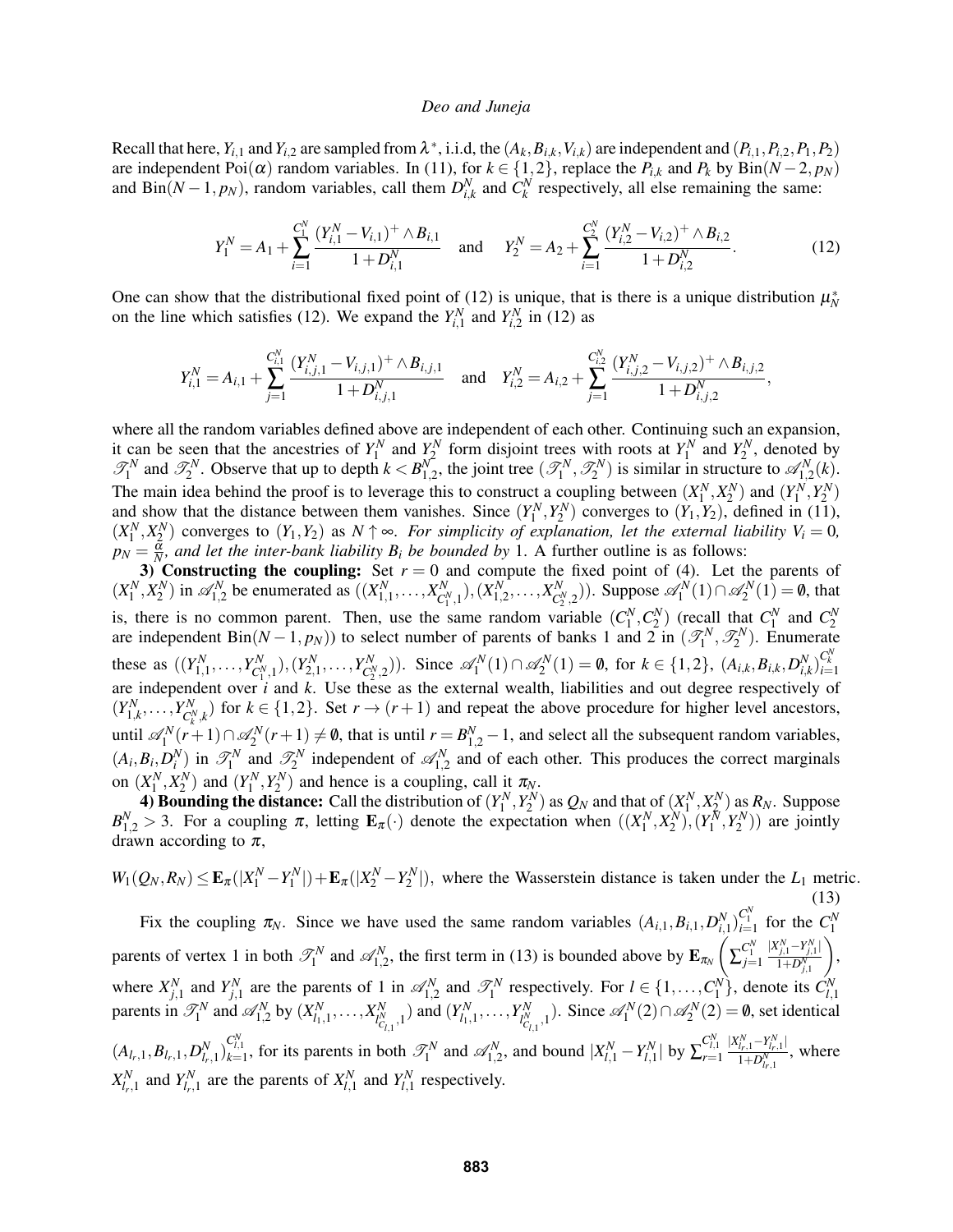Recall that for any bank *k*,  $\mathcal{C}_k^N$  denotes its parents. Now, repeating the above step  $B_{1,2}^N - 3$  more times, one can bound the first term in [\(13\)](#page-5-1) by

$$
\mathbf{E}\left(\sum_{r_1\in\mathscr{C}_1^N}\sum_{r_2\in\mathscr{C}_{r_1}^N}\dots\sum_{r_{B_{1,2}^N-1} \in\mathscr{C}_{r_{B_{1,2}^N-1}^N} \atop{f_1\geq 0}}|X_{r_{B_{1,2}^N-1}^N,1}^N\wedge B_{r_{B_{1,2}^N-1}^N,1}-Y_{r_{B_{1,2}^N-1}^N}^N,1\wedge B_{r_{B_{1,2}^N-1}^N,1}|\cdot\prod_{l=1}^{B_{1,2}^N-1}\frac{1}{(1+D_{r_l}^N)}\right),
$$

Since  $B_i$  is bounded by 1, a further upper bound is

<span id="page-6-1"></span>
$$
\mathbf{E}\left(\sum_{r_1\in\mathscr{C}_1^N}\sum_{r_2\in\mathscr{C}_{r_1}^N}\cdots\sum_{r_{B_{1,2}^N-1}\in\mathscr{C}_{r_{B_{1,2}^N-2}^N}}\prod_{l=1}^{B_{1,2}^N-1}\frac{1}{(1+D_{r_l}^N)}\right).
$$
(14)

<span id="page-6-0"></span>Now, since  $\mathcal{A}_1^N(l)$  and  $\mathcal{A}_2^N(l)$  are trees, and  $l < B_{1,2}^N$ , the vertices  $r_l$  in the product in [\(14\)](#page-6-1) are all distinct, and hence the  $D_{r_l}^N$  are i.i.d, Bin( $N-2$ ,  $p_N$ ). Then, the expectation of the product  $\prod_{l=1}^{B_{1,2}^N-1}$  $\frac{B_{1,2}^{2}-1}{l=1}$   $\frac{1}{(1+D_{r_{1}}^{N})}$  equals  $\left( \mathbf{E} \left( \frac{1}{1+D_{1}^{N}} \right) \right)$  $\binom{B_{1,2}^N-1}{\alpha}$ . This can be bounded, for a sufficiently large *N* by 2  $\left(\frac{1-e^{-\alpha}}{\alpha}\right)$ α  $\int_{0}^{B_{1,2}^{N}-1}$ . Next, observe that the total number of terms in the sum in [\(14\)](#page-6-1) is the size of  $\mathcal{A}_1(B_{1,2}^N-1)$ . Now, (14) may be bounded for a large enough *N* by  $2\left(\frac{1-e^{-\alpha}}{\alpha}\right)$ α  $\int_{B_{1,2}^{N}-1}^{B_{1,2}^{N}-1} \cdot \mathbf{E} |\mathscr{A}_1(B_{1,2}^N-1)|$ , which equals  $2C_{\alpha}(1-e^{-\alpha})^{B_{1,2}^N-1}$ , for some constant  $C_{\alpha}$ . It can be seen that  $B_{1,2}^N < \frac{\log N}{3 \log n}$  $\frac{\log N}{3\log \alpha}$  has a probability of  $O(N^{-\frac{1}{3}})$ . Similarly for  $k < \frac{\log N}{3\log \alpha}$  $\frac{\log N}{3\log \alpha}$ , the probability that either  $\mathscr{A}_1^N(k)$  or  $\mathscr{A}_2^N(k)$  is not tree-like is  $O(N^{-\frac{1}{3}})$ . Since  $B_i$  are bounded by 1,  $W_1(Q_N,R_N) = O(N^{-\frac{1}{3}})$ . Remark 2 Generalisations: The Erods-Renyi assumption on  $\mathcal{G}_N$  is simplest non-trivial case of random banking network structure. Our results are also applicable when the out degrees are regularly varying and even when in-degrees are themselves fat-tailed and dependent on the out-degree. However, the key structural insights which we provide are seen most easily in the Erdos-Renyi case. One may also do away with the assumption that  $(A_i, B_i, V_i)$  are conditionally i.i.d. over *i*, and allow some heterogeneity, e.g. based on the geographical location of the banks. Similarly, one can introduce heterogeneity in inter-bank borrowing: e.g, if bank *i* has an out degree *D*, one could assign i.i.d. weights  $(e_1, \ldots, e_D)$ , and then, the amount the bank borrows from its *j*th creditor can be set to equal  $\frac{e_j}{\sum_{r=1}^D e_r} B_i$ , where the random variables  $e_j$  are statistically fitted from the data. This captures the heterogeneity in the inter-bank borrowing, and facilitates the use of our approximation even when granularities of the inter-banking structure are observed.

# 4 SIMULATION OF A DISTRIBUTIONAL FIXED POINT

Theorem [1](#page-4-3) shows that a large banking network with uncertainty can be approximated in distribution by the cartesian product of the fixed point of a one dimensional operator. In order to study the properties of the finite network, it is essential to be able to draw samples from the limiting fixed point. The measure we want to sample from is the fixed point of [\(8\)](#page-4-0). The map  $T(\cdot)$  defined in (8) depends on the distribution of  $\mu$ , as well as other random variables  $(A_i, B_i, V_i)$ . Since it is difficult to obtain a closed form expression we resort to a Monte-Carlo algorithm which gets provably close. Before stating the algorithm, we first outline our general set-up. Let  $T: \mathcal{M}(\mathfrak{R}) \to \mathcal{M}(\mathfrak{R})$  be a contractive operator, with Lipschitz constant  $\beta < 1$ . For  $\gamma > 0$ , define  $K_M^{\gamma^*} = {\lambda \in \mathcal{M}(\mathfrak{R}) : \mathbf{E}_{X \sim \lambda}(|X|^{\gamma}) \leq M}.$ 

<span id="page-6-2"></span>**Assumption 2** There exists an  $\gamma > 2$ , such that  $T(\mathcal{M}(\mathfrak{R})) \subset K_M^{\gamma}$ .

Is is easy to see that Assumption [2](#page-6-2) is satisfied by the limiting operator  $T(\cdot)$  defined in [\(8\)](#page-4-0). This may be relaxed by assuming that for any distribution with bounded moment of order  $\gamma$ ,  $T(\cdot)$  outputs a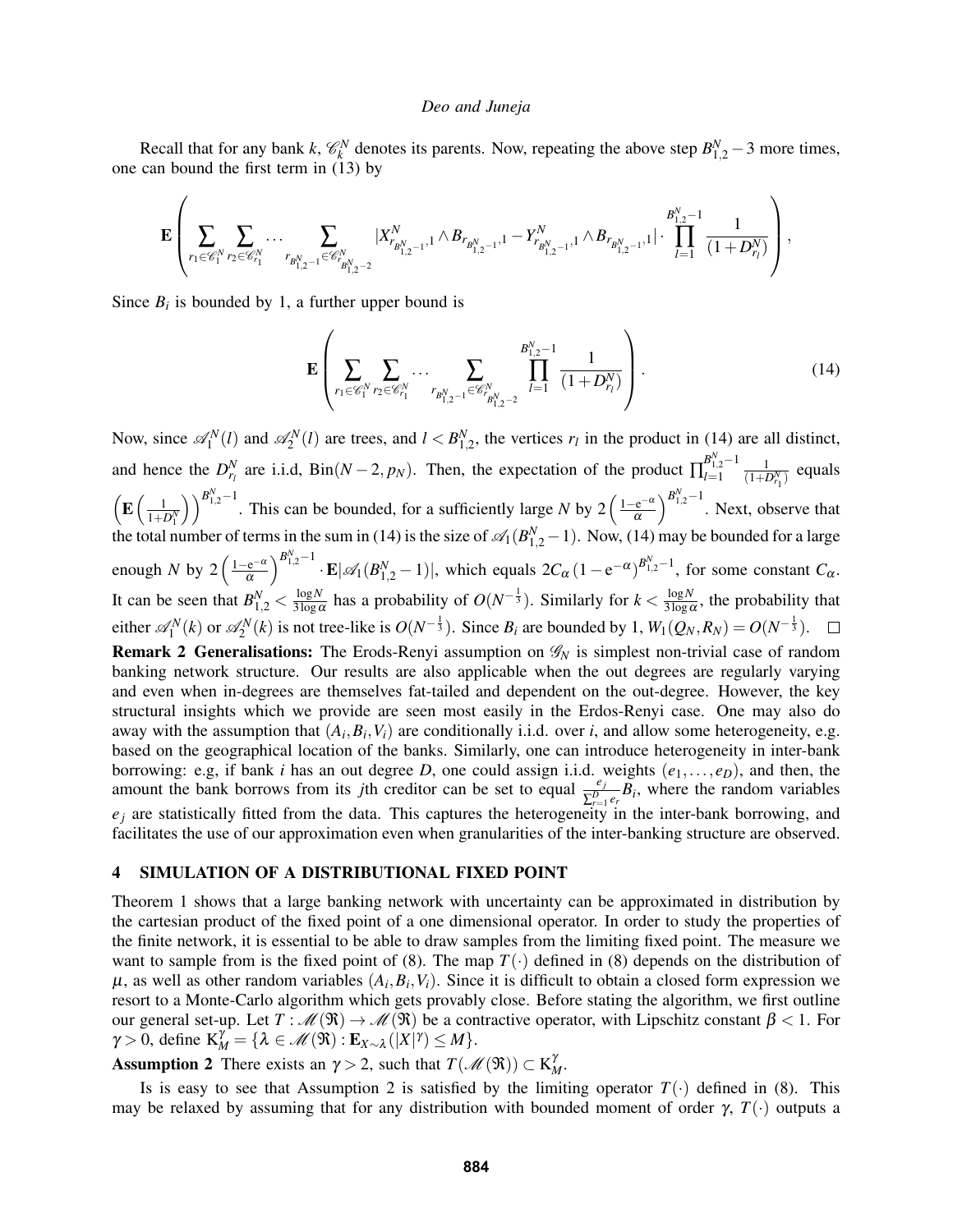distribution with bounded moment of order γ. We now outline the motivation behind the Monte-Carlo algorithm. First, observe that by the contraction property, for any distribution  $\lambda_0$ , the sequence of iterates  ${T^k(\lambda_0)}_{k=1}^{\infty}$  converges to the fixed point  $\lambda^*$  of  $T(\cdot)$ . Our strategy is to replace the iterates  $T^k(\cdot)$  by their empirical samples of size *n*. Then, provided a sufficiently large *n* is selected, the resulting empirical sample distribution is close to  $T^k(\cdot)$  with high probability. Since  $T^k(\lambda_0)$  itself converges to the limiting fixed point at a geometric rate, the empirical  $\hat{T}_n^{\bar{k}}(\lambda_0)$  will be close to the true fixed point with high probability. To the best of our knowledge, such probabilistic guarantees for distributional fixed points are new (however, see [Blanchet and Sigman \(2011\)](#page-11-11) for some related work).

#### Algorithm 1: Simulation of Distributional fixed point

- 1. Start with an arbitrary distribution  $\lambda_0 = \hat{\lambda}_0$ , a fixed *n* (to be specified later), and set  $i = 0$ .
- 2. For  $j = 1, \ldots, n$ , generate i.i.d. samples  $\{T(\hat{\lambda}_i^n)\}_{j=1}^n$ . Call the resulting empirical distribution  $\hat{\lambda}_{i+1}^n$ and set  $i \leftarrow i + 1$ .
- 3. Repeat 2. for  $i = 1, 2, \ldots, r$ , (*r* to be specified later).
- 4. Output the final empirical distribution  $\hat{\lambda}_r^n$ .

The following theorem gives a probabilistic bound on the performance of Algorithm 1.

<span id="page-7-0"></span>**Theorem 2** For every  $\varepsilon > 0$  and  $\delta > 0$ , such that for all  $n \ge C' \left( \left( \delta \varepsilon^{\gamma-\kappa} \log^{-1} \varepsilon \right)^{-\frac{1}{(\gamma-\kappa)-1}} \right)$  and  $r \ge \frac{\log \frac{\varepsilon}{2E(B_1)}}{\log \beta}$ ,

we have  $P(W_1(\hat{\lambda}_r^n, \lambda^*) \ge \varepsilon) \le \delta$ , for all sufficiently small  $\kappa > 0$ . Here,  $C'$  is a computable system dependent constant.

The following result, which gives a concentration bound for the error between the true and empirical distribution is required for the proof:

<span id="page-7-4"></span>Theorem 3 [\[Fournier and Guillin \(2015\),](#page-11-12) Theorem 2] Suppose  $\exists \gamma>2$  such that  $\mathbf{E}_{X\sim\lambda}(|X|^\gamma)<\infty$ . Let  $\hat{\lambda}_n$ be the empirical distribution generated by *n* i.i.d. samples from  $\lambda$ . Then,  $P(W_1(\hat{\lambda}_n, \lambda) \ge x) \le a(n, x)I(x \le x)$ 1) +  $b(n,x)$ , where  $a(n,x) = K_1 e^{-K_2 n x^2}$  and  $b(n,x) = K_1 n(nx)^{-(\gamma-\kappa)}$ , for all  $\kappa \in (0,1)$  for some constants *K*<sub>1</sub> and *K*<sub>2</sub>, which depend on γ,  $\mathbf{E}_{X \sim \lambda}(|X|^{\gamma})$  and *κ*.

**Proof of Theorem [2](#page-7-0)** For any distribution  $\mu$  on the line, let  $\hat{T}_n(\mu)$  denote the empirical distribution of size *n* drawn from  $T(\mu)$ . Then, observe that for all *i*,  $\hat{\lambda}_{i+1}^n$ , as defined in Algorithm 1 is  $\hat{T}_n(\hat{\lambda}_i^n)$ . Now, consider the following sequence of bounds where  $\lambda^*$  is the fixed point of  $T(\cdot)$  which we wish to sample from, and where we define recursively  $\lambda_k = T(\lambda_{k-1})$ :

$$
W_1(\lambda^*, \hat{\lambda}_r^n) \le W_1(\lambda^*, \lambda_r) + W_1(\lambda_r, \hat{\lambda}_r^n) \text{ by the triangle inequality}
$$
  
\n
$$
\le \beta^r W_1(\lambda^*, \lambda_0) + W_1(\lambda_r, \hat{\lambda}_r^n) \text{ since } \lambda^* \text{ is the fixed point, by contraction}
$$
  
\n
$$
\le \beta^r W_1(\lambda^*, \lambda_0) + W_1(T(\lambda_{r-1}), T(\hat{\lambda}_{r-1}^n)) + W_1(T(\hat{\lambda}_{r-1}^n), \hat{T}_n(\hat{\lambda}_{r-1}^n))
$$
  
\n
$$
\le \beta^r W_1(\lambda^*, \lambda_0) + \beta W_1(\lambda_{r-1}, \hat{\lambda}_{r-1}^n) + W_1(T(\hat{\lambda}_{r-1}^n), \hat{T}_n(\hat{\lambda}_{r-1}^n))
$$
  
\n
$$
< \beta^r W_1(\lambda^*, \lambda_0) + \sum_{r=1}^r \beta^{i-1} W_1(T(\hat{\lambda}_r^n, \lambda_r^n)) + W_1(T(\hat{\lambda}_{r-1}^n))
$$

$$
\leq \beta^r W_1(\lambda^*, \lambda_0) + \sum_{i=1}^r \beta^{i-1} W_1(T(\hat{\lambda}_{r-i}^n), \hat{T}_n(\hat{\lambda}_{r-i}^n))
$$
, by (15) and contraction. (16)

The first term of [\(16\)](#page-7-2) is deterministic for a given  $\lambda_0$ . Select *r* so that  $\beta^r W_1(\lambda^*, \lambda_0) < \frac{\varepsilon}{2}$ , e.g., select  $r = r_{\varepsilon} =$  $\lceil$   $\lceil$   $\lceil$  $\frac{1}{\log\beta}\log\frac{\varepsilon}{2E(B_1)}$ m . Then, the first part of the theorem follows. To complete the proof, we shall bound the probability that  $\sum_{i=1}^r \beta^{i-1} W_1(T(\hat{\lambda}_{r-i}^n), \hat{T}_n(\hat{\lambda}_{r-i}^n))$  exceeds  $\frac{\varepsilon}{2}$  by  $\delta$ . Define  $A_{\varepsilon,\delta} = \bigcup_{i=1}^{r_{\varepsilon}} \{W_1(T(\hat{\lambda}_i^n), \hat{T}_n(\hat{\lambda}_i^n)) \geq$ (1−β)ε  $\left\{\frac{-\beta}{2}\right\}$  and observe that by the union bound,

<span id="page-7-3"></span><span id="page-7-2"></span><span id="page-7-1"></span>
$$
\mathbf{P}(A_{\varepsilon,\delta}) \le \sum_{i=1}^{r_{\varepsilon}} \mathbf{P}\left(W_1(T(\hat{\lambda}_i^n), \hat{T}_n(\hat{\lambda}_i^n)) \ge \frac{(1-\beta)\varepsilon}{2}\right).
$$
 (17)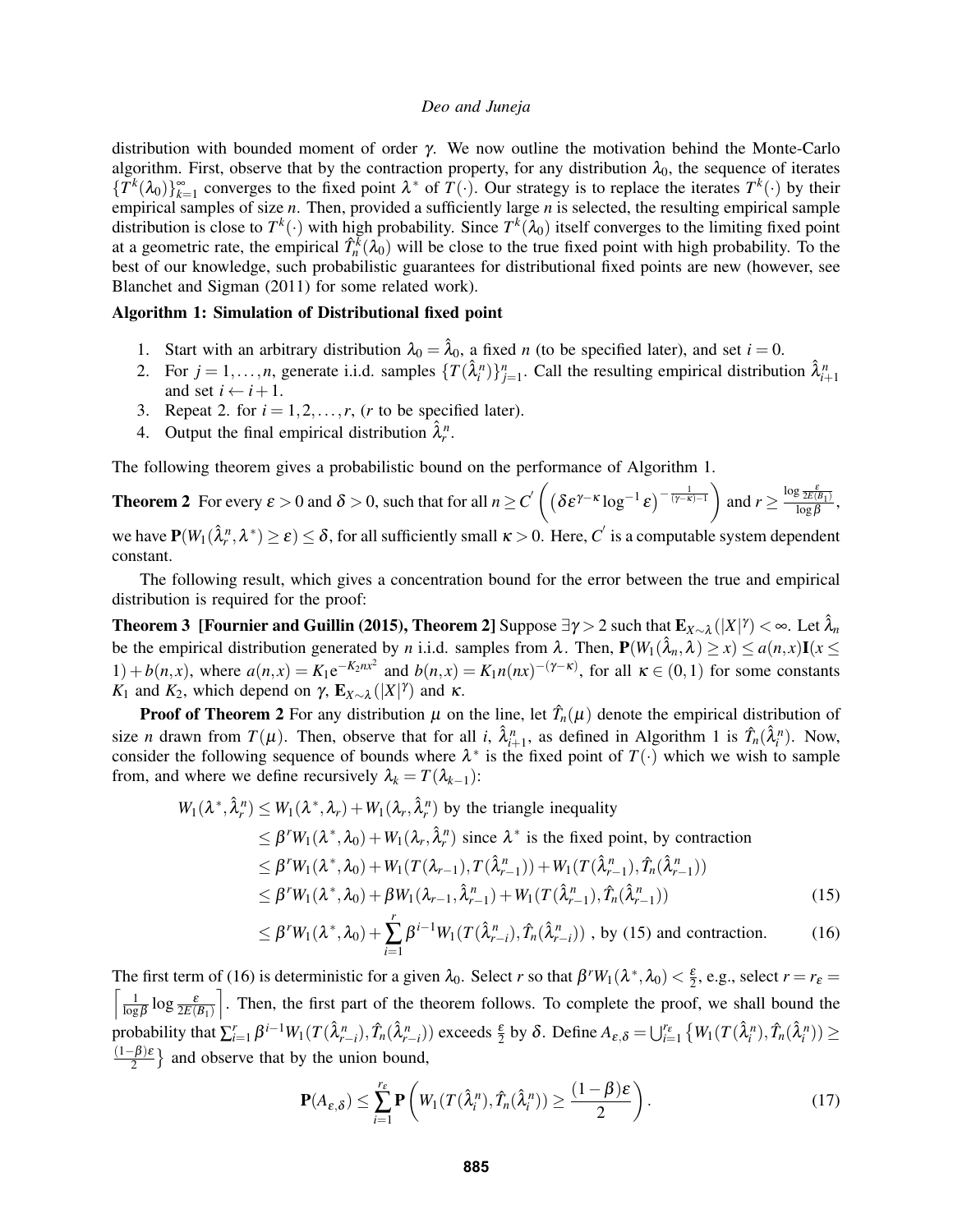Further, observe that restricted to  $A_{\varepsilon,\delta}^c$ ,  $\sum_{i=1}^{r_{\varepsilon}} \beta^{i-1} W_1(T(\hat{\lambda}_i^n), \hat{T}_n(\hat{\lambda}_i^n)) \leq \frac{\varepsilon}{2}$ . We now develop uniform bounds  $\varepsilon, \delta$ <sup>2</sup>,  $\mathcal{L}_{i=1}$   $\mathcal{V}$   $W_1$  ( $\mathcal{L}$   $(\mathcal{L}_i)$ ,  $\mathcal{L}_n$   $(\mathcal{L}_i)$ )  $\geq \frac{1}{2}$ for the probabilities in [\(17\)](#page-7-3). By Assumption [2,](#page-6-2)  $\sup_{\lambda \in \mathcal{M}(\mathfrak{R})} \mathbf{E}_{T(\lambda)}(|X|^{\gamma}) \leq M$  for some  $\gamma > 2$ . Then from Lemma 13 of [Fournier and Guillin \(2015\),](#page-11-12) the constant  $K_2$  in Theorem 3 above works uniformly for all *i*. Hence, fix  $i = 1$ . We bound  $\mathbf{P}\left(W_1(T(\hat{\lambda}_1^n), \hat{T}_n(\hat{\lambda}_1^n)) \ge \frac{(1-\beta)\varepsilon}{2}\right)$  $\left(\frac{-\beta}{2}\right)$  by  $\frac{\delta}{r_{\varepsilon}}$  which ensures  $\mathbf{P}(A_{\varepsilon,\delta}) \leq \delta$ . Set  $n \ge C' \left(\delta \varepsilon^{(\gamma-\kappa)} \log^{-1} \varepsilon \right)^{-\frac{1}{(\gamma-\kappa)-1}}$ . The rest of the proof now follows from an application of Theorem [3,](#page-7-4) replacing  $\epsilon$  by  $\frac{(1-\beta)\epsilon}{2}$  and  $\delta$  by  $\frac{\delta}{r_{\epsilon}}$ . The constant *C*<sup>'</sup> can be calculated from the system parameters.  $\Box$ 

# 5 COMPUTATIONAL GUARANTEES

In analysis of computational efficiency of a numerical algorithm it is often beneficial to study its behaviour constrained to a large but fixed budget, Γ, which asymptotically increases to infinity. We demonstrate how to distribute this budget well, so as to get a good upper bound on average error in the algorithm, and optimise this upper bound. Notice that the average computation required in Algorithm 1 is  $n \times r$  (since step 2 is repeated *r* times, and we assume for simplicity that each sampling on average takes unit time). Taking expectations of [\(16\)](#page-7-2)

<span id="page-8-0"></span>
$$
\mathbf{E}(W_1(\lambda^*, \hat{\lambda}_r^n)) \le \beta^r W_1(\lambda^*, \lambda_0) + \sum_{i=1}^r \beta^{i-1} \mathbf{E}(W_1(T(\hat{\lambda}_{r-i}^n), \hat{T}_n(\hat{\lambda}_{r-i}^n))).
$$
\n(18)

Now, by Assumption [2](#page-6-2) and [Fournier and Guillin \(2015\),](#page-11-12) Theorem 1, the RHS of [\(18\)](#page-8-0) is bounded above by

<span id="page-8-1"></span>
$$
\beta^r W_1(\lambda^*, \lambda_0) + \frac{C}{1 - \beta} n^{-\frac{1}{2}} + \text{ smaller terms},\tag{19}
$$

for some constant *C*, depending on the system parameters. Then, to derive a good upper bound on the computation required, one minimises [\(19\)](#page-8-1) subject to  $r \cdot n \leq \Gamma$ . It can be seen that up to first order terms, the optimum is achieved by  $r^* = C_1 \log \Gamma$  and  $n^* = C_2 \frac{\Gamma}{\log \Gamma}$ , for some constants  $C_1$  and  $C_2$ . This guarantees an error of K $\left(\sqrt{\frac{\log\Gamma}{\Gamma}}\right)$  $+$  smaller terms, for a constant K which can be computed form  $C_1$  and  $C_2$ . Remark 3 Iteration dependent sampling To further improve performance, one may choose *n* dependent

<span id="page-8-2"></span>on the current iteration *i*. For instance, a carefully chosen increasing sequence  $\{n_1, \ldots, n_r\}$  may be selected in Step 2 of the algorithm, instead of a uniform *n*. The intuition here is that since for small *r*,  $T^r(\lambda_0)$  is far from the true fixed point, one can tolerate more noise in approximating it. The following reduces the error from order  $\sqrt{\frac{\log\Gamma}{\Gamma}}$  to order  $\Gamma^{-\frac{1}{2}}$ . Let  $r = \frac{\log\Gamma}{2\log f}$  $\frac{\log \Gamma}{2 \log \beta}$ , and set  $n_k = \frac{\beta^{r-k}}{\sum_i \beta^i}$  $\frac{\beta}{\sum_i \beta_i} \Gamma$  for  $k \leq r$ . From [\(18\)](#page-8-0) and [\(19\)](#page-8-1), the error in estimation now becomes √ *C*β  $\frac{\beta}{\Gamma}$ , where  $C_{\beta}$  is a  $\beta$  dependent constant.

Approximating a large banking system We next derive the computation required to accurately approximate a banking system of size *N*. As a measure of performance, we use the average expected surplus of the network, defined as the net profit made by all the banks in the economy,  $S^N \triangleq \frac{1}{N} \sum_{i=1}^N (\hat{X}_i^N - V_i - \hat{B}_i)^+$ . A limiting approximation to this is  $\mathbf{E}_{X \sim \lambda^*}(X - B_1 - V_1)^+$ , the surplus computed by the limiting system. However, we can draw samples only from the approximation to the limiting distribution  $\lambda^*$ . Let  $\hat{\lambda}^*_\Gamma$  be the random distribution output by Algorithm 1. In order to capture the two-sided of error in estimating the surplus, we consider the square error

<span id="page-8-3"></span>
$$
\left(\mathbf{E}_{\{X_i\}\sim \lambda_N^*}\left(\frac{1}{N}\sum_{i=1}^N (X_i^N - B_i - V_i)^+\right) - \mathbf{E}_{X\sim \hat{\lambda}_\Gamma^*}(X - B - V)^+\right)^2.
$$
\n(20)

The following guarantee is obtained: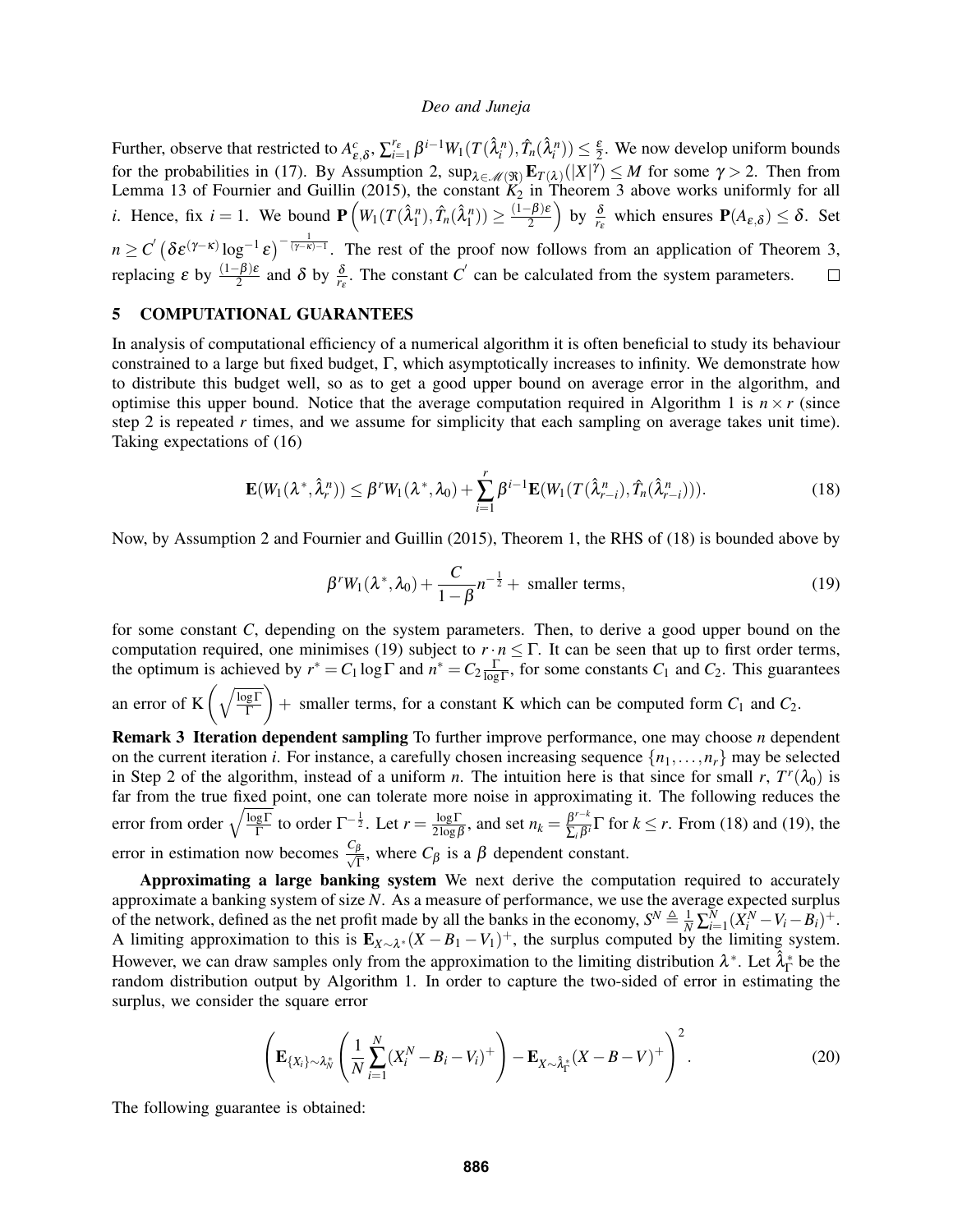Lemma 2 Consider the problem of approximating a banking network of size *N* using the limiting fixed point. Suppose that the total computing power of Γ. Then,

<span id="page-9-0"></span>
$$
\left(\mathbf{E}_{\{X_i\}\sim\lambda_N^*}\left(\frac{1}{N}\sum_{i=1}^N(X_i^N-B_i-V_i)^+\right)-\mathbf{E}_{X\sim\hat{\lambda}_\Gamma^*}(X-B-V)^+\right)^2=O_{\mathscr{P}}(N^{-1})+O_{\mathscr{P}}\left(\frac{\log\Gamma}{\Gamma}\right).
$$
 (21)

From [\(21\)](#page-9-0), it follows that for  $\Gamma = O(N \log N)$ , the two error terms are roughly of order  $O_{\mathscr{P}}(N^{-1})$ . Any further increase in order of Γ no longer reduces the order of the error. We can set  $\Gamma = O(N)$  and achieve error  $O_{\mathscr{P}}(N^{-1})$  by using the iteration dependent sampling outlined in Remark [3.](#page-8-2)

Proof Sketch: Bound [\(20\)](#page-8-3) above by 2 times

<span id="page-9-1"></span>
$$
\left(\mathbf{E}_{\{X_i\}\sim \lambda_N^*}\left(\frac{1}{N}\sum_{i=1}^N(X_i^N-B_i-V_i)^+\right)-\mathbf{E}_{X\sim \lambda^*}(X-B-V)^+\right)^2+\left(\mathbf{E}_{X\sim \lambda^*}(X-B-V)^+-\mathbf{E}_{X\sim \hat{\lambda}_\Gamma^*}(X-B-V)^+\right)^2.
$$
\n(22)

Notice that for any  $(b, v)$ ,  $f(x) = (x - b - v)^{+} \in Lip(1)$ . By an application of the duality in [\(2\)](#page-2-2), [\(22\)](#page-9-1) is bounded above by  $W_1^2(\hat{\lambda}_{\Gamma}^*, \lambda^*) + O(N^{-1})$ . This together with the explanation following [\(19\)](#page-8-1) completes the proof.  $\Box$ 

Observe that the squared bias between the finite and the limiting system:

$$
\left(\mathbf{E}_{\{X_i\}\sim \lambda_N^*}\left(\frac{1}{N}\sum_{i=1}^N (X_i^N-B_i-V_i)^+\right)-\mathbf{E}_{X\sim \lambda^*}(X-B_1-V_1)^+\right)^2=O(N^{-1}).
$$

Recall that the finite banking network has a complicated dependence among the wealth of the banks due to inter-connectivity in the network. This is a function of the number of counter-parties of a typical bank. Because the in and out degree distributions of various banks have bounded second moments, the dependence disappears rapidly. This results in a  $O(N^{-1})$  rate of decay of the square of the bias error.

## 6 NUMERICAL SIMULATIONS

We now present a numerical study to validate the theory developed in the previous sections, and provide some structural insights. We assume that  $B_i$  have a fat tailed distribution with a complimentary CDF  $\bar{F}_B(x) \sim x^{-3}$ , and that external liabilities are zero. The external assets  $A_i = \varepsilon_i \cdot E_i$ , where  $E_i$  has a complimentary CDF  $\bar{F}_E(x) \sim x^{-3}$  and  $\varepsilon_i$  is a binary random variable, taking value 1 with probability 0.9, and 0 otherwise, independent of  $E_i$ . Here,  $\varepsilon_i$  represents the idiosyncratic shock to the banks external assets, and we assume that occurrence of a shock wipes out external assets held by a bank. Lastly, in all experiments,  $A_i$  and  $B_i$ are taken to be independent of each other.

In the first set of experiments, we test the accuracy of the approximation produced by the algorithm. Throughout, we set the average connectivity  $\alpha = 5$ . Table [1](#page-10-0) shows the behaviour of the network surplus and default probability as a function of its size. It can be seen that all else kept the same, the average surplus remains somewhat constant with network size, while the variance error decays inversely as system size. Table [2](#page-10-1) shows the performance of Algorithm 1 as a function of computational power. Recall that the limiting surplus computed by Algorithm 1,  $S(\hat{\lambda}^*) \triangleq \mathbf{E}_{X \sim \hat{\lambda}^*}(X - B_1)^+$  is a random variable, where  $\hat{\lambda}^*$  is the output random measure. To find the limiting expected surplus, we run Algorithm 1 *L* times independently, and return the estimate  $\hat{S} = \frac{1}{L} \sum_{k=1}^{L} S(\hat{\lambda}_k^*)$  and compute the limiting default probability in a similar manner.

Even when there are as few as 200 banks in the network, Tables [1](#page-10-0) and [2](#page-10-1) show that the estimated mean surplus and default probabilities in the finite system are well approximated by the limiting system. Table [2](#page-10-1) further suggests that only a small amount of computational effort is required to accurately approximate these.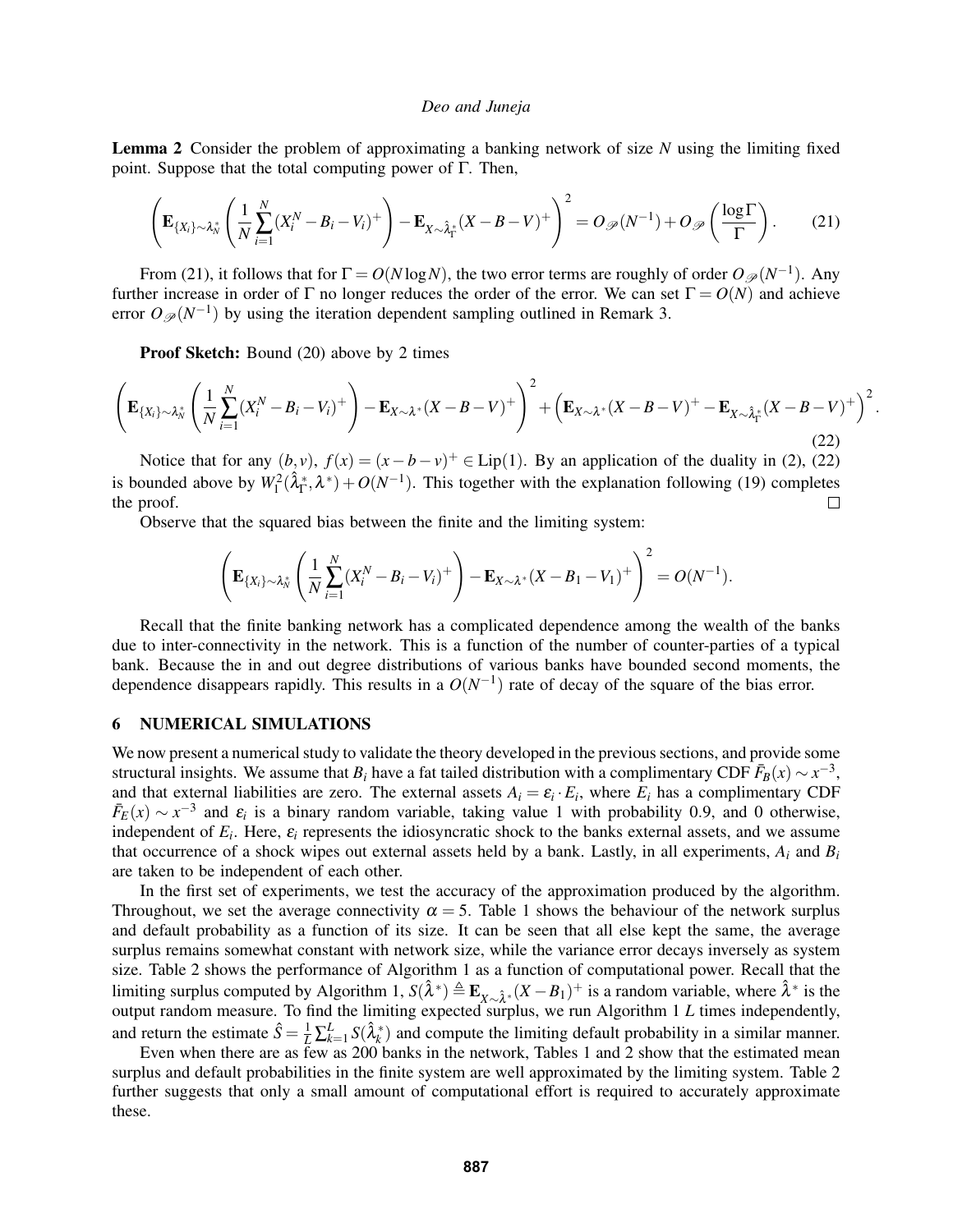<span id="page-10-0"></span>Table 1: The expected surplus and default probability of a finite banking network of size *N* are estimated by simulating 2000 networks and evaluating the empirical average. Further, a confidence interval is evaluated around the estimated mean as  $1.96 \times \sigma_N$ , where  $\sigma_N$  is the estimated standard deviation.

| N    | Estimated mean surplus | Estimated default probability |
|------|------------------------|-------------------------------|
| 100  | $1.339 \pm 0.178$      | $0.126 \pm 0.063$             |
| 200  | $1.341 \pm 0.128$      | $0.126 \pm 0.043$             |
| 500  | $1.341 \pm 0.083$      | $0.127 \pm 0.027$             |
| 1000 | $1.341 \pm 0.058$      | $0.127 \pm 0.019$             |

<span id="page-10-1"></span>Table 2: Here, we calculate the expected surplus and average default probabilities computed by the random distribution output by Algorithm 1. The quantity  $(r, n)$  indicates that step 2 of the algorithm has been run *r* times, and at each step, *n* samples have been drawn. Here,  $L = 200$  independent runs of Algorithm 1 are used to compute the limiting expected surplus and default probabilities. Confidence intervals around the mean are found similar to those in Table [1.](#page-10-0) It is seen that the width of the confidence interval shrinks as  $n^{-\frac{1}{2}}$ .

|           |                   | Computation $(r, n)$ Limiting expected surplus Limiting default probability |  |
|-----------|-------------------|-----------------------------------------------------------------------------|--|
| (3,500)   | $1.335 \pm 0.095$ | $0.125 \pm 0.031$                                                           |  |
| (4, 1000) | $1.341 \pm 0.074$ | $0.125 \pm 0.023$                                                           |  |
| (4,2000)  | $1.341 \pm 0.051$ | $0.127 \pm 0.016$                                                           |  |
| (5,3000)  | $1.338 \pm 0.038$ | $0.127 \pm 0.011$                                                           |  |
|           |                   |                                                                             |  |

In the second set of experiments, we study the effect of connectivity on system surplus and default probability. It is observed (see Table [3\)](#page-10-2) that highly connected systems have lesser default probabilities as well as larger surpluses. The intuition behind this is as follows: higher connectivity in the network allows a diversification of risk throughout the network, and thus decreases the probability of knock-on effects triggering a cascade of defaults. Our results also show that the limiting approximation works well over a wide range of connectivities.

<span id="page-10-2"></span>Table 3: Connectivity parameter  $\alpha$  is variable. Here,  $N = 500$ , and 2000 Erdos Renyi networks are simulated, and the average surplus and default probabilities are estimated. Similarly, limiting average surplus and default probability are computed using Algorithm 1, and a confidence interval is constructed around the mean as before.

| $\alpha$ |                   |                   | Limiting surplus Estimated surplus Limiting default probability | <b>Estimated default Probability</b> |
|----------|-------------------|-------------------|-----------------------------------------------------------------|--------------------------------------|
|          | $1.177 \pm 0.096$ | $1.171 \pm 0.091$ | $0.199 \pm 0.034$                                               | $0.204 \pm 0.035$                    |
|          | $1.335 \pm 0.095$ | $1.341 \pm 0.083$ | $0.125 \pm 0.031$                                               | $0.127 \pm 0.027$                    |
|          | $1.345 \pm 0.092$ | $1.350 \pm 0.083$ | $0.117 \pm 0.026$                                               | $0.113 \pm 0.027$                    |
| 10       | $1.347 \pm 0.090$ | $1.355 \pm 0.082$ | $0.106 \pm 0.027$                                               | $0.104 \pm 0.025$                    |

**Remark 4** In the case where  $A_i = 0$  a.s. it is easy to see that  $\delta_0$  is the unique fixed point of [\(8\)](#page-4-0). We find that the Wasserstein-1 distance between the simulated fixed point with  $(r, n) = (4, 1000)$  and 0 random variable is 0.022, thus validating the algorithm on an example where the true limiting fixed point is known.

## 7 CONCLUSIONS AND FUTURE WORK

We analysed a large inter-connected network of banks in presence of incomplete information. We developed distributional limit theorems to approximate the behaviour of a large banking network, and a Monte-Carlo algorithm for simulating this limiting behaviour. We found that even when there are a few hundred banks in the network, the approximations worked well and that these distributional limits provided structural